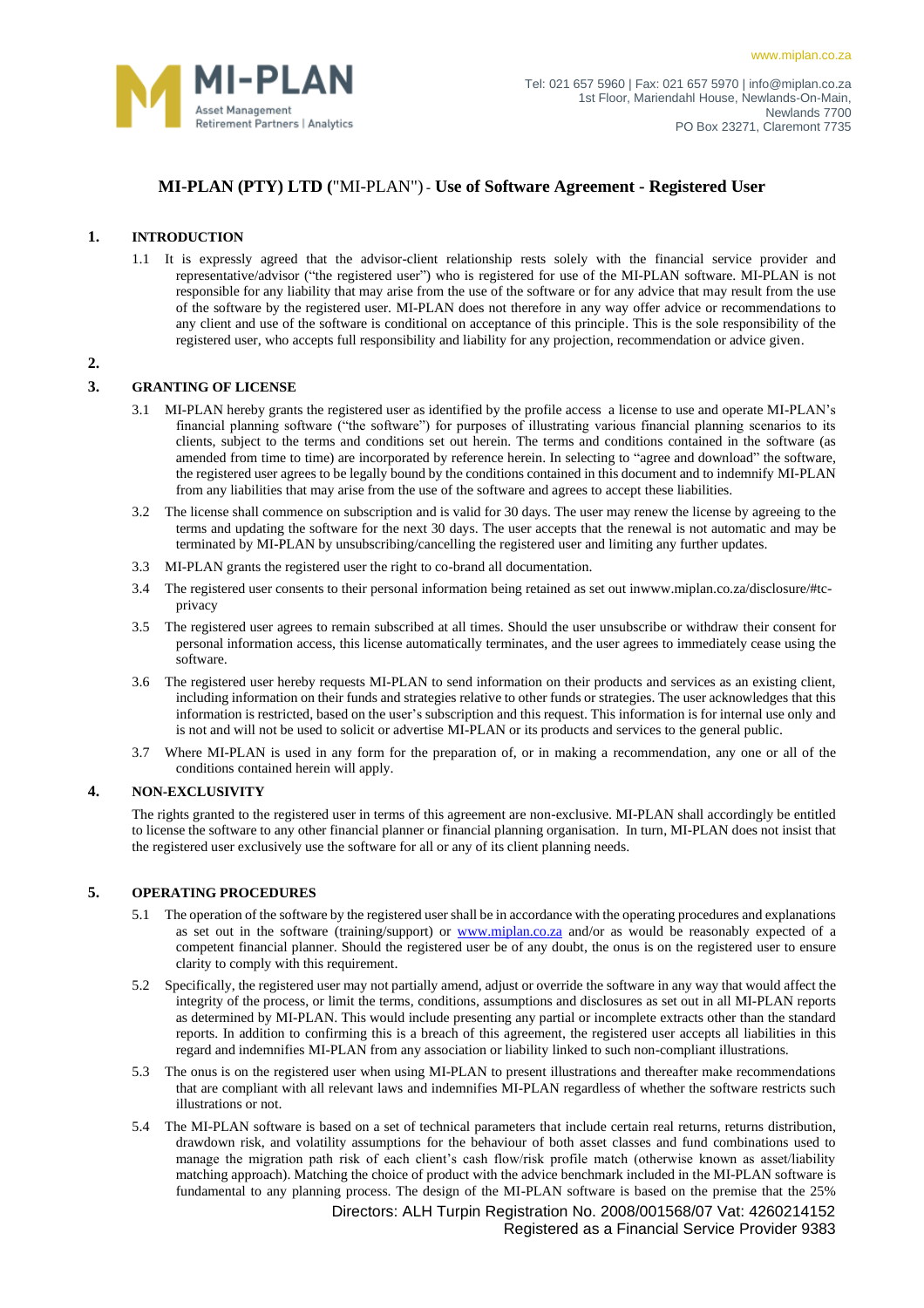

allocated to MI-PLAN funds provides the client with a foundation on which to choose other funds as mapped into the MI-PLAN software. In this regard, where such product choice is directed to funds that are not similar to the MI-PLAN suite of funds, a risk of a disconnect between the advice benchmark and product choice may exist for which MI-PLAN accepts no liability of any nature. Should the registered user ignore this warning and still present a MI-PLAN illustration, the registered user indemnifies MI-PLAN and accepts all client and any other party liability and acknowledges the non-compliance and associated risks. This also applies where MI-PLAN is not the mandated asset manager to the model or strategy. MI-PLAN accepts no liability for the management of the strategy and the funds selected to match the migration strategy parameters as described above. Where a registered user or intermediary utilises a model or strategy option based on a selection of funds that are not managed or selected in terms of a MI-PLAN discretionary mandate, then the use of the MI-PLAN software and/or the production of the report or any output from such plans shall not be deemed to be compliant and no link shall exist between the plan derived from the software and the way in which the model, strategy or funds are presented.

**6.** 4.3 The registered user shall, for the duration of this agreement ensure that the current version of the software is always used/presented. After 30 days the registered user agrees to discontinue using the existing version and update to a new version.

#### **7. GENERAL OBLIGATIONS**

The registered user warrants and guarantees that they have, and will maintain on an ongoing basis, all the necessary approvals, licences, registrations and/or authorisations as required by the FSCA, under the FAIS Act or similar Acts.

#### **8. INTELLECTUAL PROPERTY**

All forms of legally protectable interests, including patents, copyright, trademarks and unregistered trade names ("intellectual property rights") in the software in existence at the commencement date or arising at any time in the future vest in MI-PLAN. The registered user shall in no way directly or indirectly act to infringe these rights. This includes making the software or any parts of the process available to anyone other than the registered user in terms of this agreement.

#### **9. LIMITATION OF LIABILITY AND INDEMNITY**

The registered user shall not have any claim against MI-PLAN for any consequential loss or damage, including loss of profits, arising in any way out of the use of MI-PLAN, the data contents, or construct by the registered user or their clients. The registered user hereby indemnifies MI-PLAN against any claim of whatsoever nature that may be made against MI-PLAN by any director, employee, agent, invitee or customer of the registered user. MI-PLAN accepts no liability whatsoever for any direct, indirect or consequential loss arising from the use of the MI-PLAN software, nor for any loss or damage caused as a result of the registered user being compromised or infected with any virus or other malicious code - or the interception of any data as a result of using the MI-PLAN software. This includes but is not limited to the fact that the MI-PLAN software requires administration rights to install and run which may give rise to possible increased security risk. By proceeding, the registered user agrees to indemnify MI-PLAN accordingly.

#### **10. INSURANCE**

- 10.1 Without limiting the liability of the registered user under the agreement, the registered user shall take out and maintain throughout the duration of this agreement an insurance policy with a reputable insurer to cover its risks and obligations pursuant to this agreement including but not limited to professional indemnity insurance against claims for negligently rendering the services where the software is utilised.
- 10.2 Upon request from MI-PLAN, the registered user shall provide MI-PLAN with evidence of such insurance policy and premiums paid.

## **11. BREACH**

- 11.1 If the registered user commits any breach of this agreement, or if a registered user is liquidated or sequestrated, then MI-PLAN shall be entitled (but not obliged) without prejudice to any other rights or remedies which MI-PLAN may have in law (including the right to claim damages), to cancel this agreement with immediate effect.
- 11.2 The registered user shall be liable for all costs incurred by MI-PLAN arising out of or in connection with any steps taken by it to enforce its rights in terms of this agreement, including but not limited to legal costs for an attorney based on its own client scale.
- 11.3 The registered user hereby agrees to the jurisdiction of the Magistrate's Court that will normally have jurisdiction in such matters, irrespective of the amount involved, in terms of section 45 of Act 32 of 1944, as amended. Notwithstanding this, MI-PLAN shall have the right, within its sole discretion, to institute action in any other competent court that might have jurisdiction.